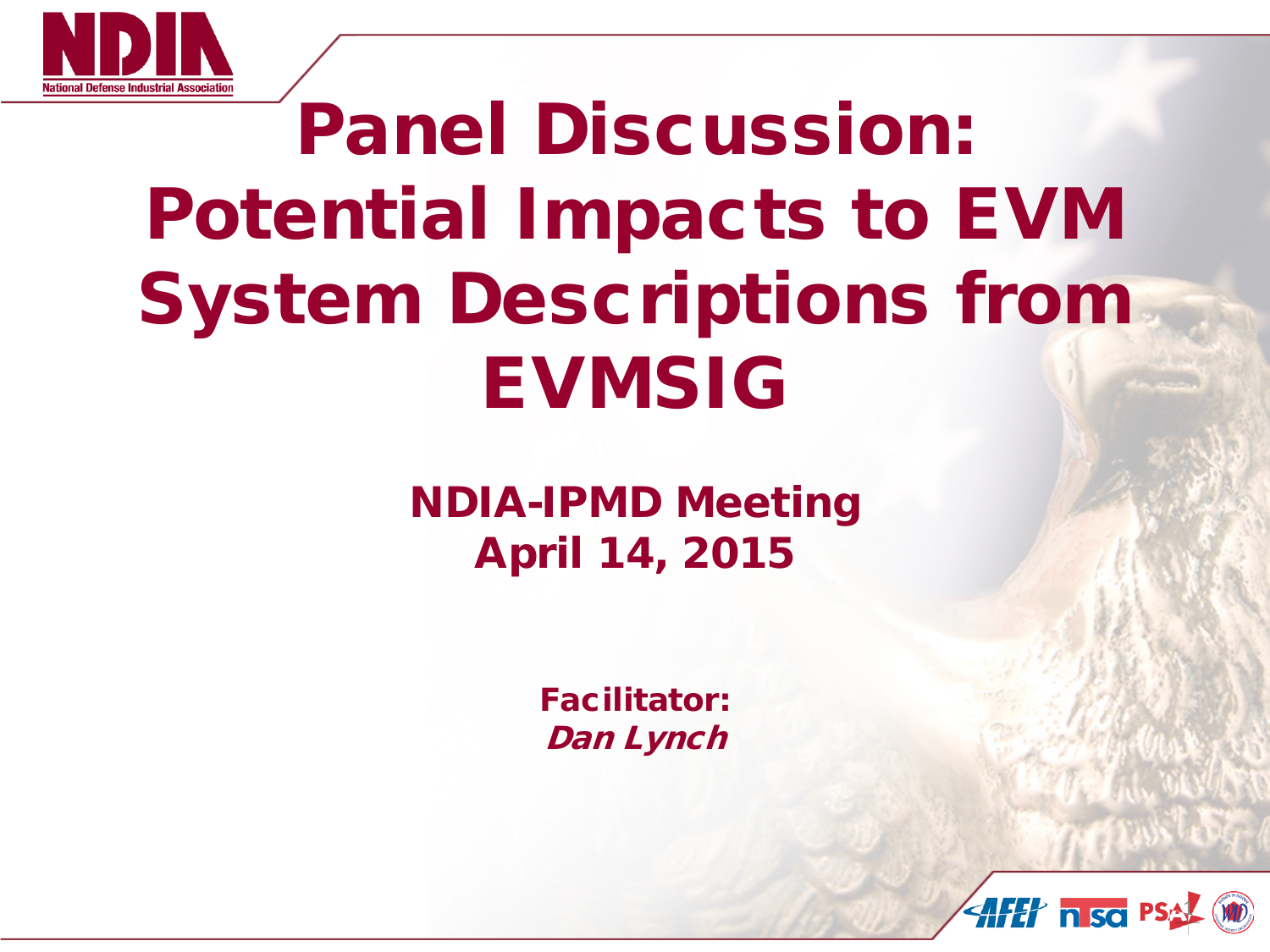

## **Panel Members**



**Mr. Joe Kusick Mr. Randy Steeno Mr. Pete Wynne (Raytheon) (Boeing) (Lockheed Martin)**





2

**AFET n so PS** 

 **Ms. Sung-Soon Stultz Mr. Gary Humphreys**



 **(Rockwell-Collins) (Humphreys & Assoc)**



*(circa 1973)*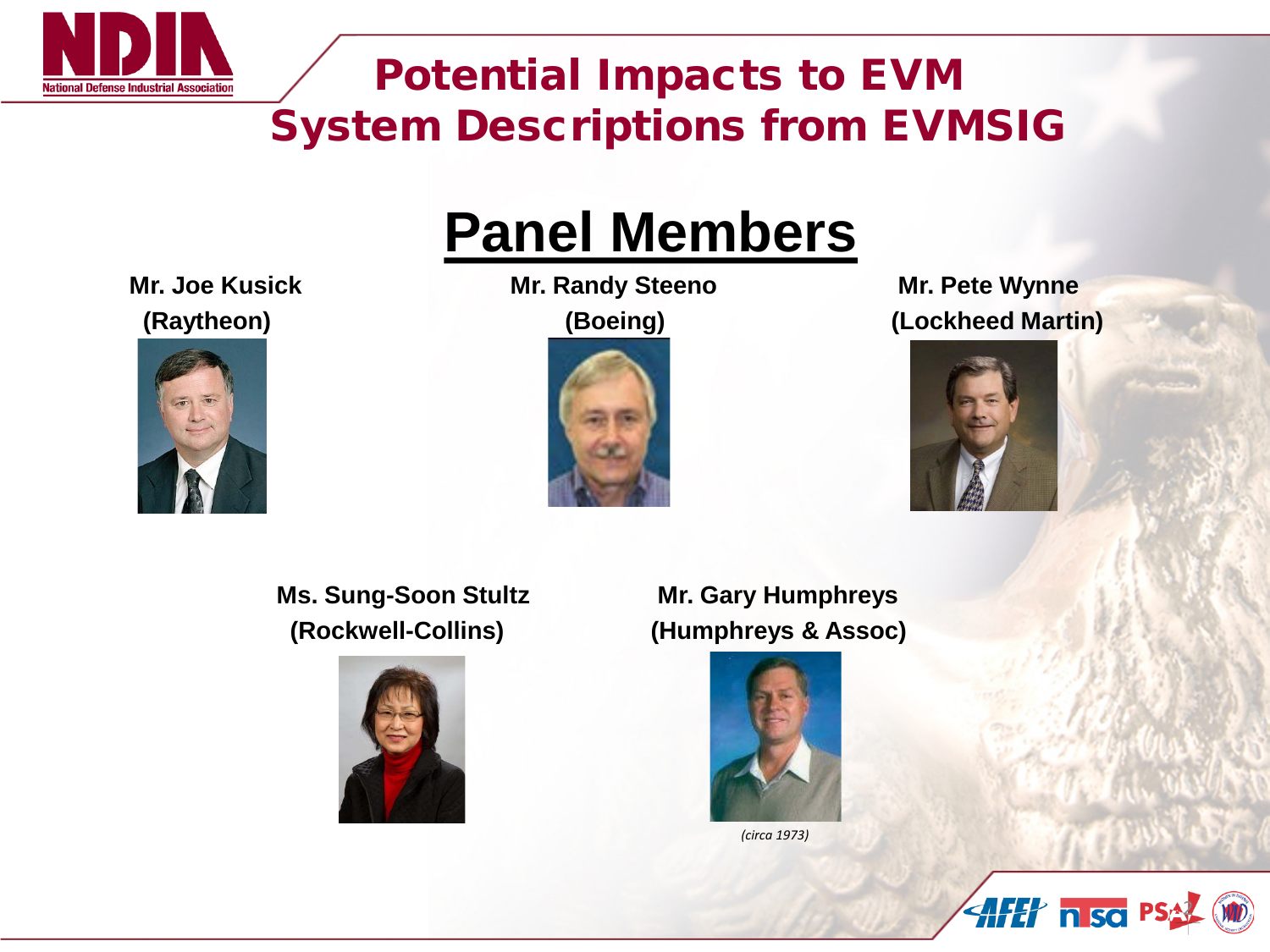

- EVMSIG released/signed 3/9/15
- Reflects results of adjudication process
- Revision(s) to existing System Description?

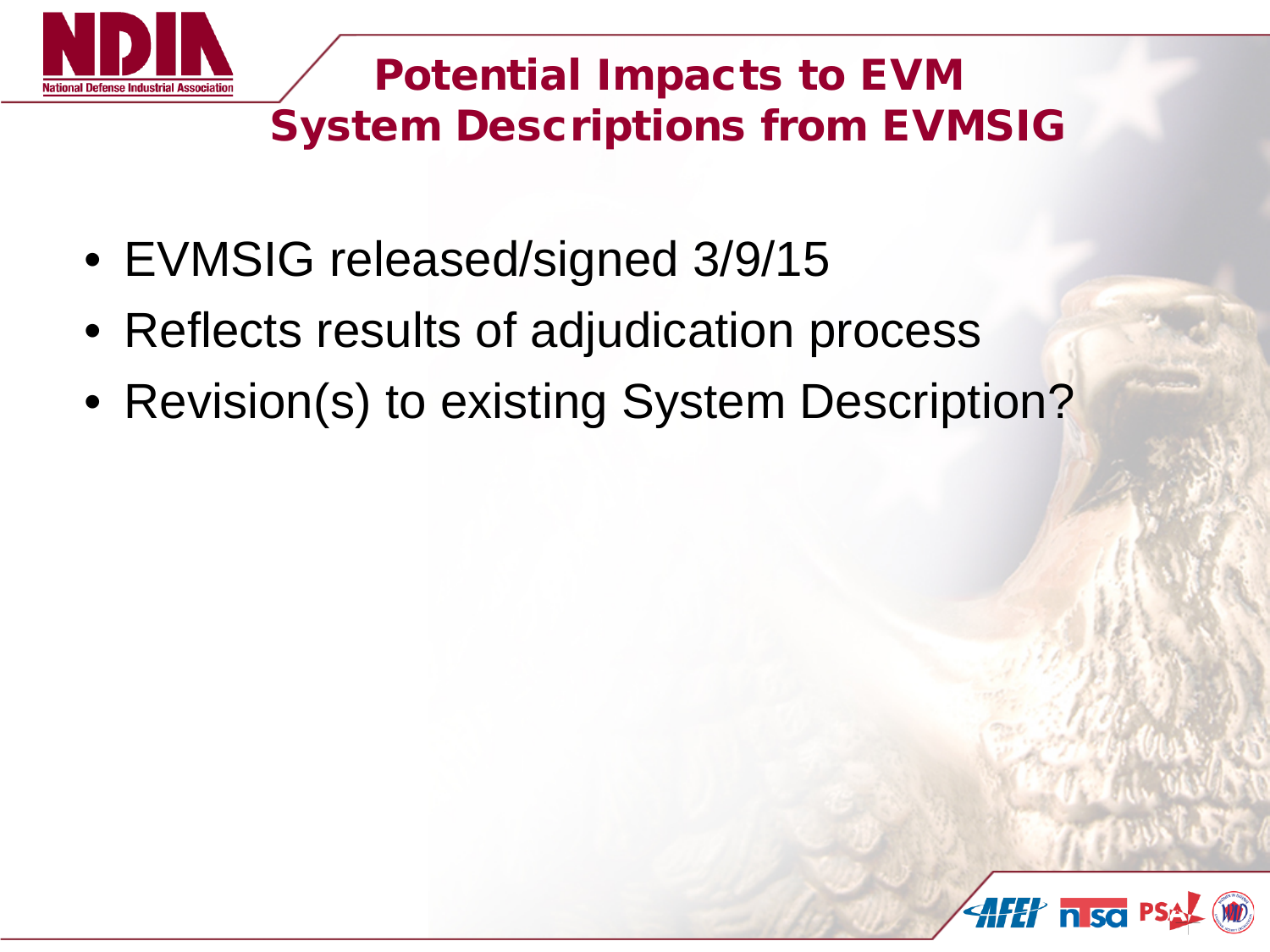

# • **Discussion Points**

- Freeze Period / GL29
- \$0 Work Packages ("emergent work") / GL10
- Alignment of "technical performance" to plan (BCWS) and accomplishment (BCWP) / GL7
- Allowance of Subcontractor MR in Prime PMB / GL14
	- (Contractor decision)
- ETCs at Work Package Level / GL27
- Multiple SDs (see backup)
- MRP/IMS relationship at WP level / GL6

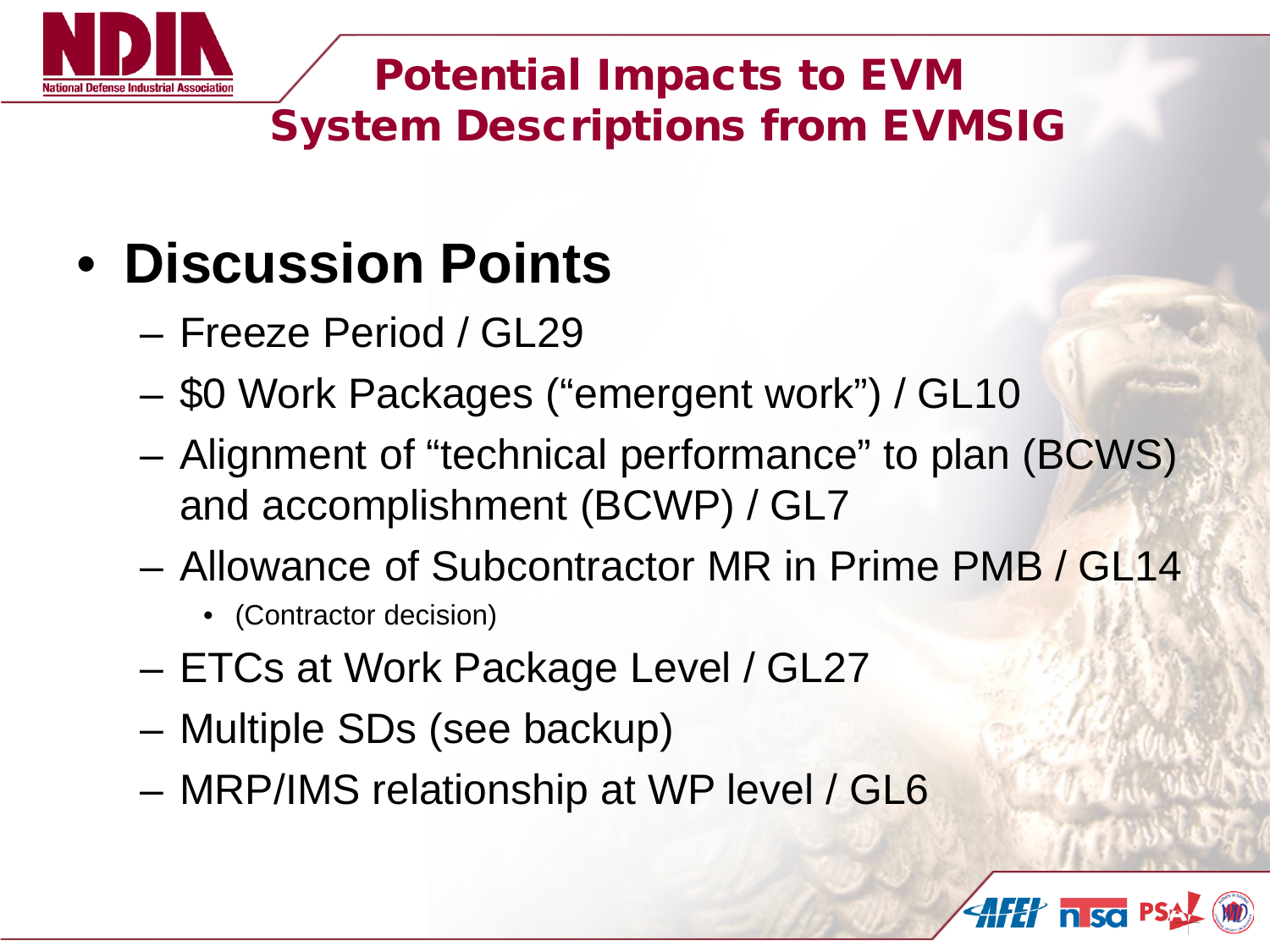

#### **Backup (\$0 WPs)**

- Topic: Flexibility for some level of actuals without budget for emergent work (Guideline 10)
- Shipbuilders Comments: "Flexibility for some level of actuals without budget should be allowed if managed and controlled to specified thresholds. Emergent work will arise and budget may not always be applied before the start. The guidelines interpretation needs to be sensitive to government directed changes where work is authorized and started before a scope is fully assessed."
- DoD EVMSIG:
	- By definition, work packages must have budget. Government acknowledges there can be multiple ways to ensure budget is associated with emergent work. Contractor procedure for ensuring budget is associated with emergent work is expected to be documented in EVM System Description.
	- Government also acknowledges the process for ensuring budget is associated with emergent work may be demonstrated in various ways; testing protocols will be used to evaluate the implementation of those procedures.
		- "Distributing all control account budgets to either work packages or planning packages ensures the Performance Measurement Baseline (PMB) is planned at an executable level that aligns with how meaningful performance measurements will be obtained."
		- "A work package/planning package shall not have a budget without an assigned scope of work. Conversely a work package/planning package shall not have authorized scope without associated budget." (See GL 9 for work auth.)

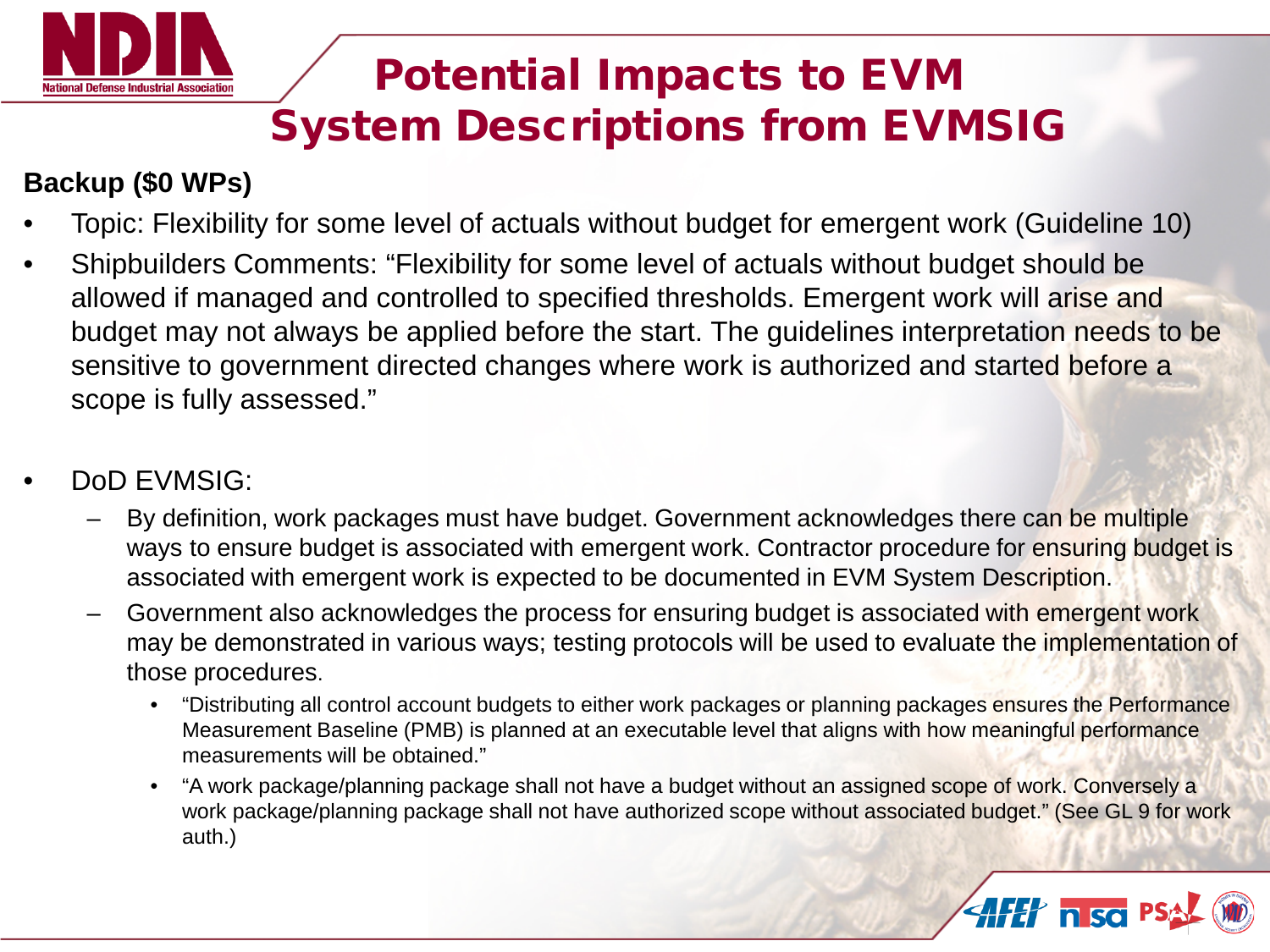

#### **Backup (Freeze Period)**

- Topic: Definition of Freeze Period (Guideline 29)
- NDIA Comment: "Reach Agreement on definition of 'freeze period'"
- DoD EVMSIG:
	- Defines purpose of a freeze period; clarifies which accounting periods are considered prior, current, and future; and, based on that clarification, specifies which guidelines control PMB changes.
		- "The primary intent of any freeze period is to maintain forward planning discipline and the integrity of the PMB. Contractors should establish a period of time during which baseline changes must be limited to customerapproved contract actions, rate changes, and economic price adjustments. (See Figure 12: Notional Freeze Period.) Supporting rationale for changes in the freeze period must be documented in baseline change control documentation."
		- Figure 12: Notional Freeze Period

| Oct                                      | Nov                                 | <b>Dec</b>                          | Jan                            | Feb                                     |
|------------------------------------------|-------------------------------------|-------------------------------------|--------------------------------|-----------------------------------------|
| <b>Earlier Periods</b><br>(Time Now -2n) | <b>Prior Period</b><br>(Time Now-1) | <b>Current Period</b><br>(Time Now) | Next Period<br>$(Time Now +1)$ | <b>Future Periods</b><br>(Time Now +2n) |
| RETROACTIVE CHANGE PERIOD (GL30)         |                                     | FREEZE PERIOD (GL 28 & 29)          |                                | <b>PLANNING PERIOD</b><br>(GL 28 & 29)  |
|                                          |                                     |                                     |                                |                                         |

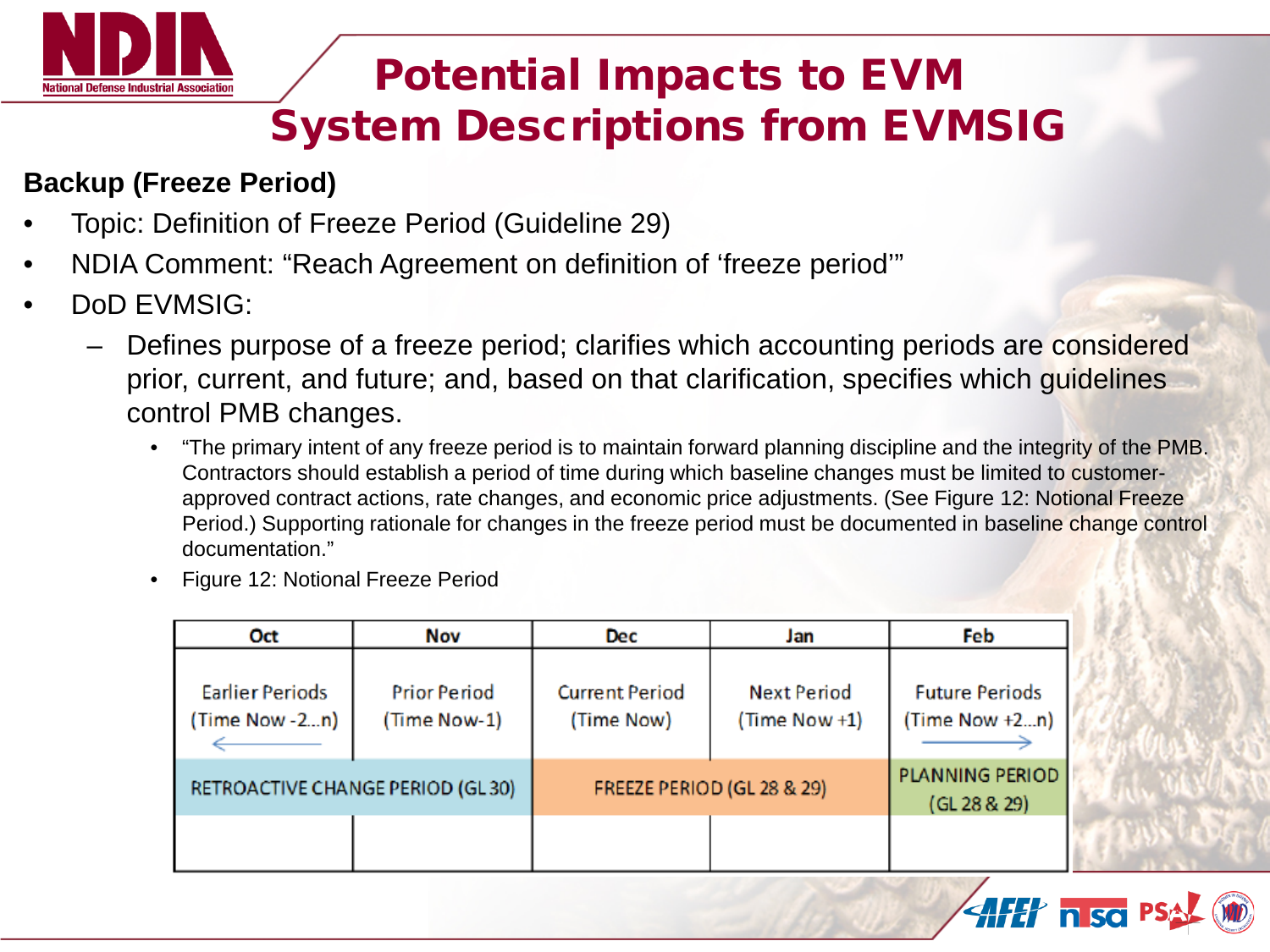

#### **Backup (Multiple System Descriptions)**

- Topic: Perceived differences in guideline interpretations will require multiple System Descriptions (SDs)
- NDIA Comment: "By having any differences to the established 748 GLs, contractors fear a need for multiple System Descriptions to satisfy multiple entities."
- DoD EVMSIG:
	- There are no differences to the Guidelines between the EIA-748 and DoD EVMSIG. Since the transition from the Criteria to the Guidelines in the 1990s, DoD has always recognized the Industry Guidelines in Section 2, EIA-748. Section 3, EIA-748, supports Industry's needs for commercial and Fixed Price contracts. Likewise, the DoD EVMSIG supports the DoD's need for high dollar, high risk and cost type contracts.
	- The need for multiple SD has been firmly mitigated since the DoD and IC share the same interpretations in the DoD EVMSIG. OSD and the CAIWG may meet as needed if the Civil agencies seek to better understand the purpose and use of the new DoD EVMSIG.
		- "The DoD requires the management system and processes (i.e., tools, techniques and procedures) used by the contractor's program management staff to be formally documented in either a stand-alone EVM System Description (SD) or in a set or series of integrated process descriptions/procedures that describe the contractor's approach to a compliant EVMS. This documentation will describe how the contractor's business processes and associated data/work products meet the intentions of the 32 Guidelines."
		- "Adding the EVM requirement to established program management business disciplines should not necessitate a major reorganization or refitting of current processes. It is expected that contractors will implement an EVMS by leveraging existing management processes and tools already used to conduct business. "
		- "The Guide provides the DoD Strategic Intent behind each guideline as well as the specific attributes required in a compliant EVMS. Those attributes are the general qualities of effective implementation that are tested in support of determining EVMS compliance as it relates to the 32 Guidelines."